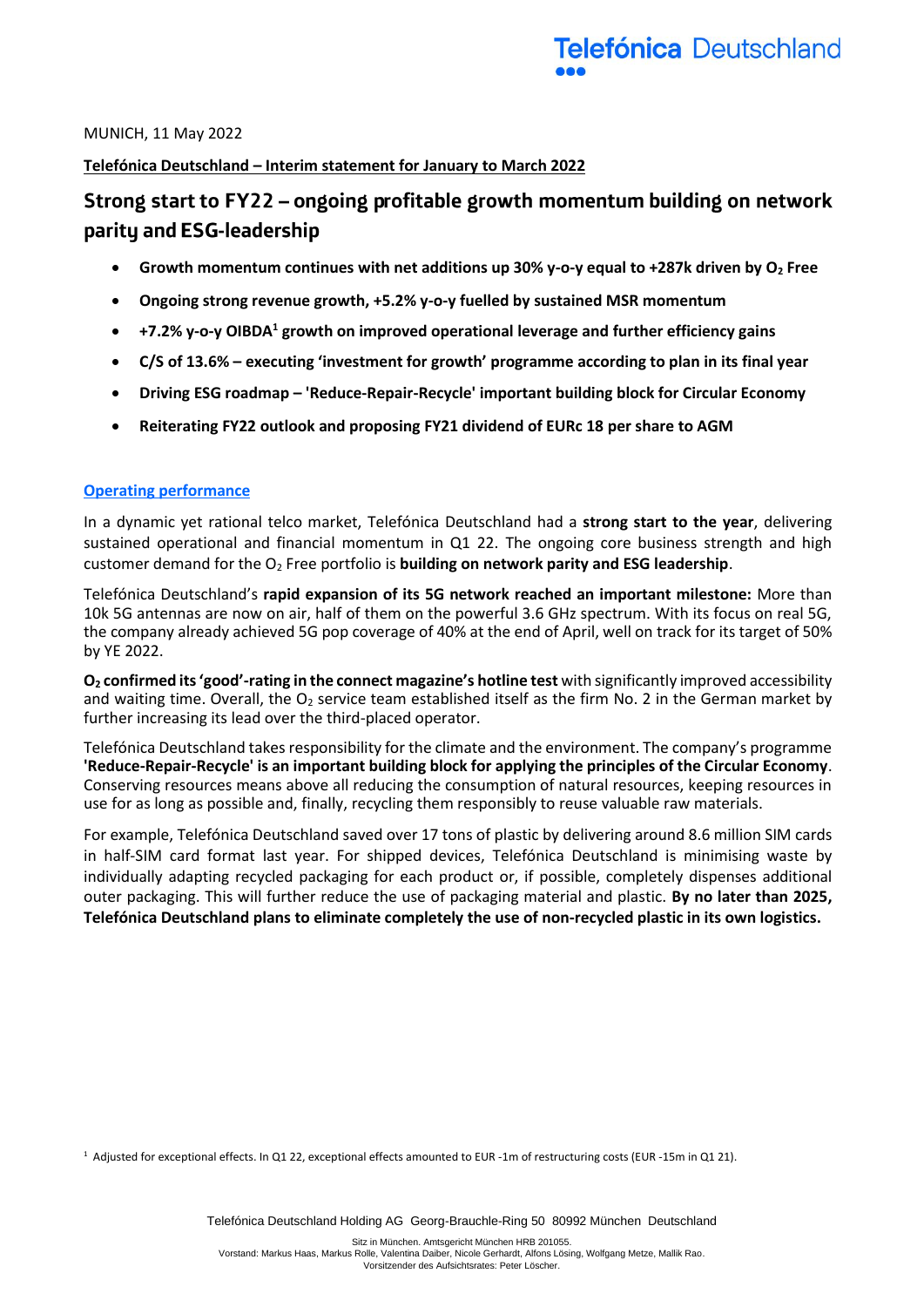#### **Mobile business**

**Mobile postpaid** delivered strong growth with +287k net additions in Q1 22, up +30.5% y-o-y, driven by the well-received  $O_2$  Free portfolio and a solid contribution from partner brands. The commercial traction of the O<sup>2</sup> brand compensated for some anticipated temporarily higher churn on the back of the EECC introduction.

**M2M** reported +34k net additions in Q1 22 versus +42k in Q1 21.

**Mobile prepaid** registered -100k net disconnections in Q1 22 (-109k in Q1 21) mainly reflecting the steady market trend of prepaid to postpaid migration and some seasonal dynamics.

**Churn in the O<sup>2</sup> brand** was +0.2 p.p. y-o-y at 1.2% in Q1 22 mainly due to the before mentioned temporary impacts from the EECC.

Telefónica Deutschland's **mobile customer accesses** grew to 45.9m (+3.3% y-o-y) as of 31 Mar-22, driven by strong +6.7% y-o-y growth of the **mobile postpaid base ex M2M** which reached 25.4m accesses equal to 55.3% of total mobile base. **M2M accesses** reached 1.6m, posting high +13.4% y-o-y growth while the **mobile prepaid base** declined -1.6% y-o-y to 18.9m.

**O<sup>2</sup> postpaid ARPU** was -0.5% y-o-y in Q1 22 on the back of a combination of the accelerated MTR glidepath and some enhanced focus on customer loyalty including retention and bundle benefits, i.e. for 2<sup>nd</sup> SIM cards. Underlying<sup>2</sup> O<sup>2</sup> postpaid ARPU was +0.3% y-o-y. **Prepaid ARPU** was +5.6% y-o-y and stood at EUR 6.3 in Q1 22.

#### **Fixed business**

**Fixed broadband customer base** was close to flat y-o-y at 2.3m accesses as of 31 March 2022. **VDSL base** reached 1.8m accesses, up +1.2% y-o-y to 81% of fixed BB customer base. In Q1 22, fixed BB registered -10k net disconnections mainly driven by legacy ADSL and some anticipated temporarily higher churn on the back of the EECC introduction. Telefónica Deutschland's technology agnostic  $O<sub>2</sub>$  my Home products remained popular with cable and fibre gaining traction as well as sustained demand for fixed-mobile substitution (FMS). Including FMS, net additions were positive in the quarter.

**Fixed churn** at 1.4% in Q1 22 was slightly higher by +0.5 p.p. y-o-y mainly as a result of the EECC implementation.

**Fixed broadband ARPU** maintained its growth path with an increasing share of high value customers in the base, reaching EUR 24.6 in Q1 22 up +2.8% y-o-y.

<sup>2</sup> Excluding MTR effects. MTR glidepath: EURc 0.78/min effective 1 Dec-20 / EURc 0.70/min effective 1 Jul-21 / EURc 0.55 effective 1 Jan-22.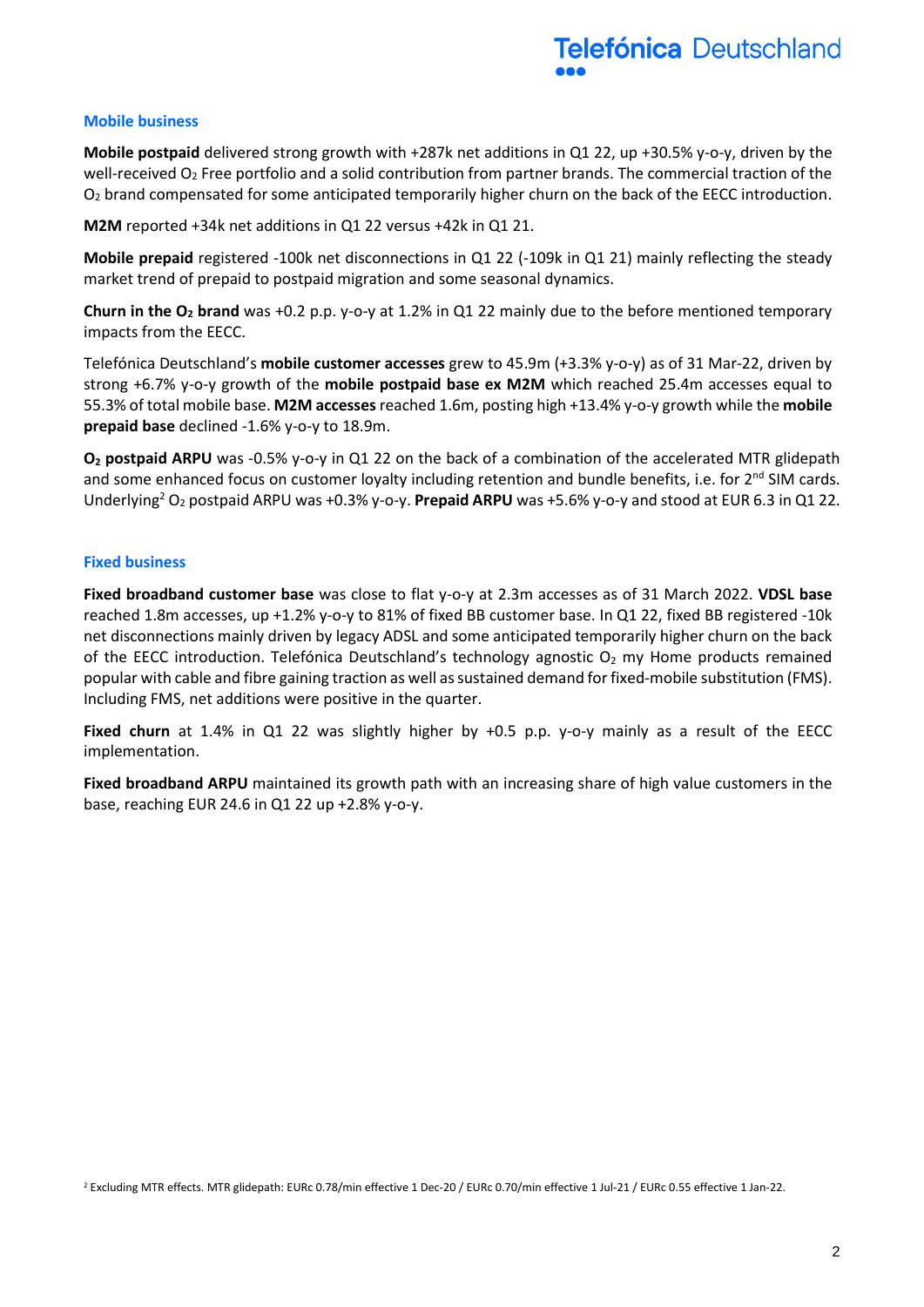#### **Financial performance**

**Revenues continued to post strong growth of +5.2% y-o-y to EUR 1,946m** in Q1 22 on sustained mobile service revenue growth and high handset revenues.

**Mobile service revenues<sup>3</sup> increased +3.3% y-o-y** in Q1 22 to EUR 1,351m. This positive trend is reflecting continued good commercial traction of the  $O<sub>2</sub>$  brand as well as some support from the recovery of international roaming while the accelerated MTR glidepath<sup>4</sup> was a drag of -1.7 p.p. y-o-y.

**Handset revenues** were supported by good availability of devices at Telefónica Deutschland and posted **+13.2% y-o-y growth to EUR 392m** in Q1 22.

**Fixed revenues** were -**1.6% y-o-y to EUR 197m** in Q1 22 mainly as a result of the decline of the low margin international carrier voice business mainly due to lower European termination rates. **Retail fixed broadband revenues** continued their growth path, **+1.8% y-o-y** reflecting the increasing share of high value customers in the base.

**Other income** reached EUR 32m in Q1 22 (EUR 30m in Q1 21).

**Operating expenses<sup>5</sup>** included restructuring expenses in the amount of EUR -1m and increased **+3.3% y-o-y to EUR 1,377m** in Q1 22.

- **Supplies** were +0.4% y-o-y at EUR 592m in Q1 22 as the positive effects from the MTR-cut<sup>4</sup> were more than off-set by volume driven higher hardware cost of sales. Connectivity-related cost of sales and hardware cost of sales accounted for 37% and 60% of Q1 22 supplies, respectively.
- Underlying, **personnel expenses** were flattish y-o-y (+0.9%) at EUR 153m in Q1 22 with a lower FTE base partly compensating for the general pay-rise of 1.75% as of 1 Dec-21. In reported terms, personnel expenses were up +8.8% y-o-y mainly due to received social security payments in Q1 21 for employees of temporary closed  $O_2$  shops during the government enforced lockdown.
- **Other operating expenses** (other Opex) were higher by +4.9% y-o-y to EUR 611m in Q1 22 reflecting technology transformation, commercial activity including an enhanced retention focus and more normalised marketing spend vs a lockdown quarter in the prior year. Commercial and noncommercial costs accounted for 65% and 32% of other Opex in Q1 22, respectively. Group fees accounted to EUR 9m in Q1 22 (EUR 10m in Q1 21).

**OIBDA<sup>6</sup> posted strong growth of +7.2% y-o-y to EUR 602m** in Q1 22 as a result of further improved operational leverage in both, fixed and mobile. This reflects own brand momentum, further efficiency gains as well as some international roaming tailwinds and the effects from the MTR glidepath<sup>4</sup>. Consequently, **OIBDA<sup>6</sup> margin improved to 30.9%** in Q1 22, up +0.6 p.p. y-o-y.

**Depreciation & Amortisation was lower -2.5% y-o-y reaching EUR 560m** in Q1 22 mainly as a result of the 3G sunset at YE 2021 which was partly offset by higher RoU asset amortisation and licenses added in the context of network modernisation.

**Operating income** stood at EUR +42m in Q1 22 compared to EUR -27m in Q1 21.

**Net financial expenses** accounted for EUR -4m in Q1 22 versus EUR -10m in Q1 21.

**Income tax** was EUR -8m in Q1 22 compared to EUR -2m in Q1 21.

As a result, **total profit for the period** was EUR +27m in Q1 22 versus EUR -40m in Q1 21.

<sup>&</sup>lt;sup>3</sup> Mobile service revenue includes base fees and fees paid by the company's customers for the usage of voice, SMS and mobile data services; it also includes access and interconnection fees as well as other charges levied on partners for the use of the company's network.

<sup>4</sup> MTR glidepath: EURc 0.78/min effective 1 Dec-20 / EURc 0.70/min effective 1 Jul-21 / EURc 0.55 effective 1 Jan-22.

<sup>5</sup> Operating expenses include impairment losses in accordance with IFRS 9 in the amount of EUR 20m in Q1 22 (EUR 20m in Q1 21).

<sup>6</sup> Adjusted for exceptional effects. In Q1 22, exceptional effects amounted to EUR -1m of restructuring costs (EUR -15m in Q1 21).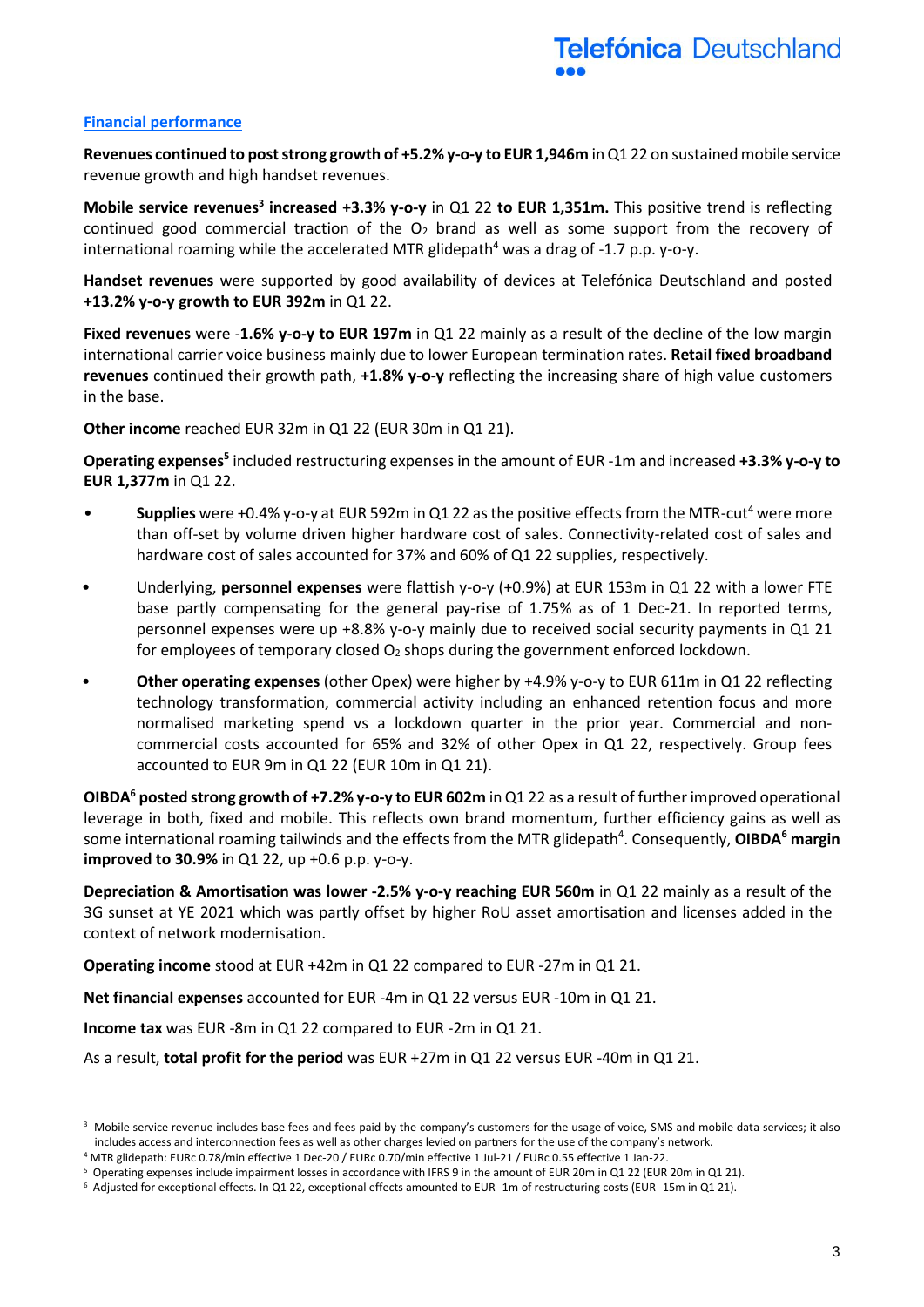

**CapEx<sup>7</sup>** was up +16.1% y-o-y in Q1 22 reaching EUR 265m with a CapEx/Sales ratio of 13.6% as Telefónica Deutschland continued to execute its 'investment for growth' programme according to plan in its final year. The Company's 3-year programme passed its CapEx peak in FY 21 and Telefónica Deutschland is well on track to achieve normalized C/S levels towards YE 2022.

Operating cash flow (OIBDA minus CapEx<sup>7</sup>) grew +5.6% y-o-y and reached EUR 336m in Q1 22. Excluding exceptional effects, operating cash flow amounted to EUR 337m in Q1 22, up +1.2% y-o-y.

**Free cash flow (FCF)<sup>8</sup>** amounted to EUR 222m in Q1 22 compared to EUR 248m in Q1 21. Lease payments, primarily for antenna sites and leased lines, amounted to EUR -275m in Q1 22 (EUR -266m in Q1 21). As a result, FCFaL stood at EUR -52m for the reporting period compared to EUR -18m in Q1 21.

**Working capital movements** were on similar levels as in prior year, EUR -86m in Q1 22 vs EUR -73m in Q1 21. The development in Q1 22 was mainly driven by a decrease in capex payables (EUR -78m), increased prepayments (EUR -44m), net restructuring impacts (EUR -3m) as well as other working capital movements of EUR 39m. The latter include the development of trade and other payables (EUR -194m), which was outweighed especially by trade and other receivables (EUR 278m) primarily driven by silent factoring.

**Consolidated net financial debt<sup>9</sup>** amounted to EUR 3,213m as of 31 March 2022. The leverage ratio of 1.3x<sup>10</sup> remained well below the company's self-defined upper limit of 2.5x and leaves comfortable leverage headroom with regards to the company's BBB-rating with stable outlook by Fitch.

#### **Financial outlook 2022**

**Telefónica Deutschland reiterates it FY22 outlook as published on 23 February 2022**.

|                                                  | <b>Baseline 2021</b> | Outlook 2022 <sup>11</sup>                                                             | Q1 22         |
|--------------------------------------------------|----------------------|----------------------------------------------------------------------------------------|---------------|
| Revenue                                          | EUR 7,765m           | low single digit<br>percentage year-on-<br>year growth                                 | $+5.2%$ y-o-y |
| <b>OIBDA</b><br>Adjusted for exceptional effects | EUR 2,411m           | low single digit<br>percentage year-on-<br>year growth,<br>further margin<br>expansion | $+7.2%$ y-o-y |
| <b>Capex to Sales Ratio</b>                      | 16.5%                | 14-15%                                                                                 | 13.6%         |

 $^7$  CapEx includes additions to property, plant and equipment and other intangible assets while investments for spectrum licenses and additions from capitalised right-of-use assets are not included.

<sup>&</sup>lt;sup>8</sup> Free cash flow pre dividends and payments for spectrum (FCF) is defined as the sum of cash flow from operating activities and cash flow from investing activities and does not contain payments for investments in spectrum as well as related interest payments.

<sup>9</sup> Net financial debt includes current and non-current interest-bearing financial assets and interest-bearing liabilities as well as cash and cash equivalents and excludes payables for spectrum.

<sup>&</sup>lt;sup>10</sup> Leverage ratio is defined as net financial debt divided by OIBDA of the last twelve months adjusted for exceptional effects.

<sup>&</sup>lt;sup>11</sup> Including regulatory headwinds of ca. EUR -70 to -80 million at revenues level and ca. EUR -15 to -20 million at OIBDA level.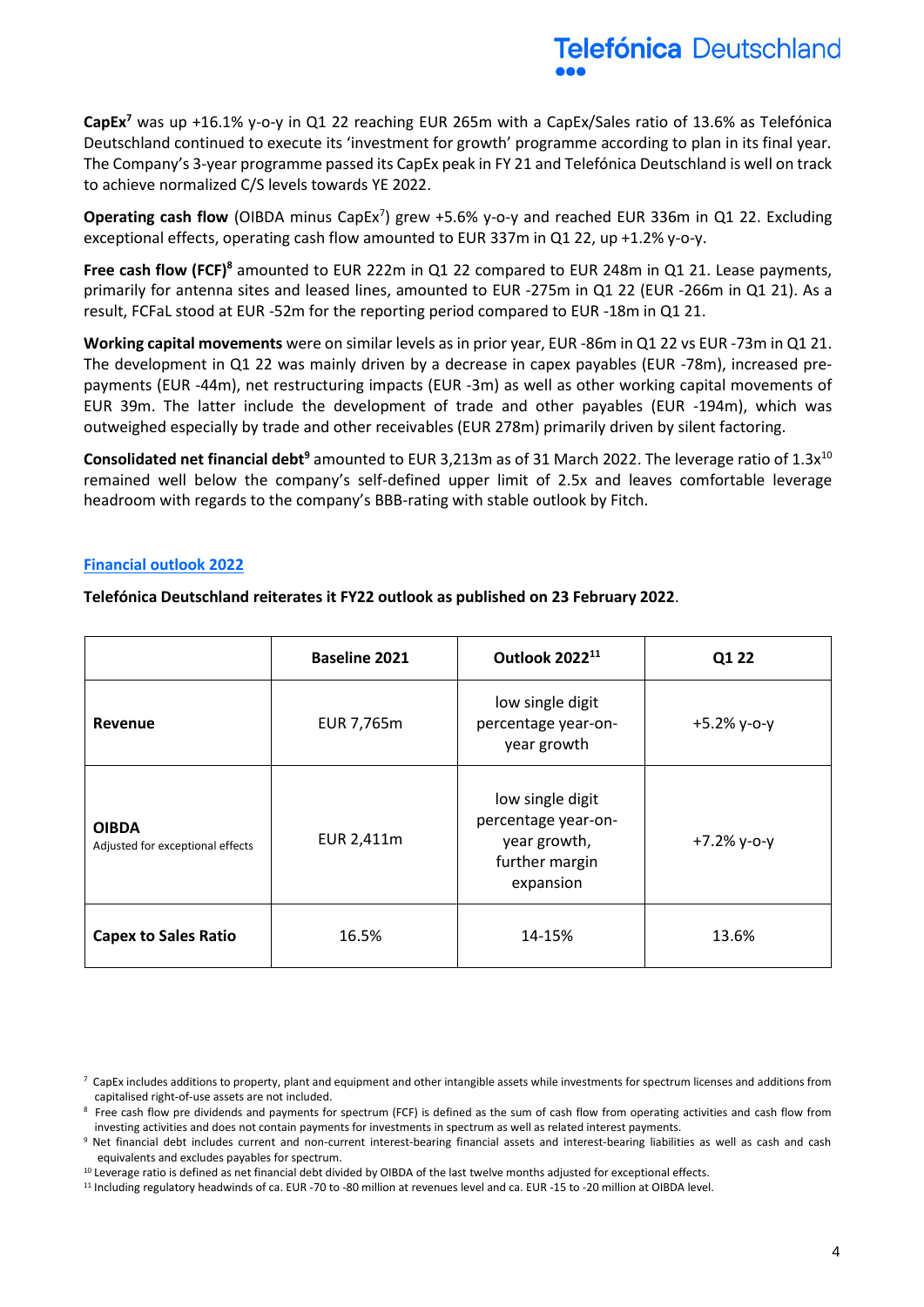

The Company has invited to its virtual annual general meeting on 19 May 2022 to resolve upon the dividend proposal of EUR 0.18 per share for the financial year 2021. This dividend proposal is in-line with the dividend floor for the financial years 2021-23 announced at the company's [Strategy Update](https://www.telefonica.de/news/investor-relations-en/2021/01/dgap-adhoc-telefonica-deutschland-holding-ag-telefonica-deutschland-announces-enhanced-dividend-proposal.html?cat=ad-hoc-releases) on 19 January 2021. Hereby, Telefónica Deutschland confirms its strong commitment to attractive shareholder remuneration while financial flexibility remains the company's foremost priority during unprecedented times.

## **[Link to detailed Data Tables](https://www.telefonica.de/investor-relations-en/publications/financial-publications.html)**

### **Further information**

Telefónica Deutschland Holding AG Investor Relations Georg-Brauchle-Ring 50 80992 München Christian Kern, Director Investor Relations; (m) +49 179 9000 208 Marion Polzer, CIRO, Head of Investor Relations; (m) +49 176 7290 1221 Eugen Albrecht, CIRO, Senior Investor Relations Officer; (m) +49 176 3147 5260 (t) +49 89 2442 1010 [ir-deutschland@telefonica.com](mailto:ir-deutschland@telefonica.com) [www.telefonica.de/investor-relations](http://www.telefonica.de/investor-relations)